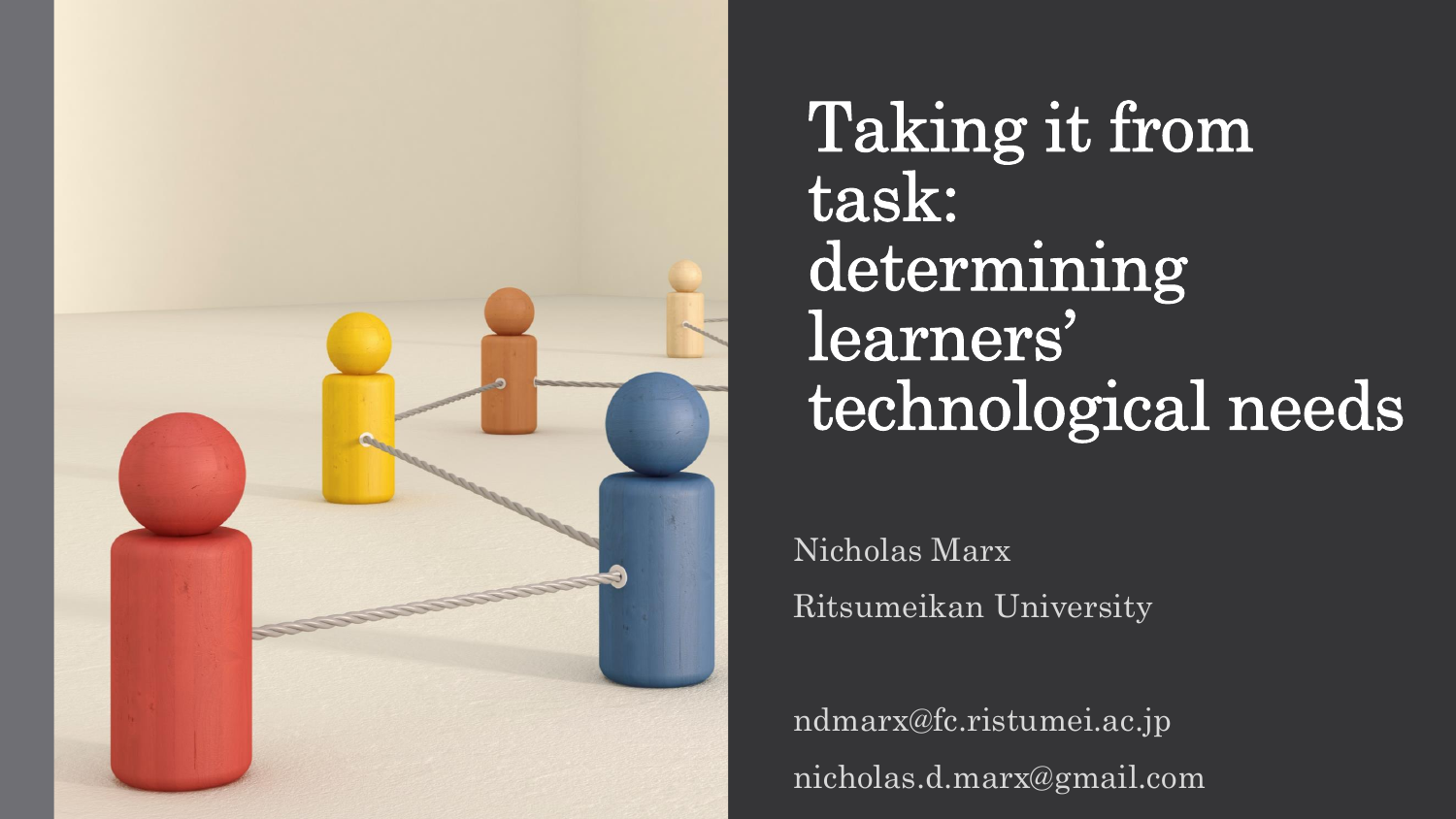# Task-based Language Teaching (TBLT)

Ellis (2009) defines a task as:

1.Having a primary focus on meaning

2.The task should have knowledge gap

3.Require that learners rely on their own linguistic and non-linguistic resources to complete the task

4.Have a defined outcome other than language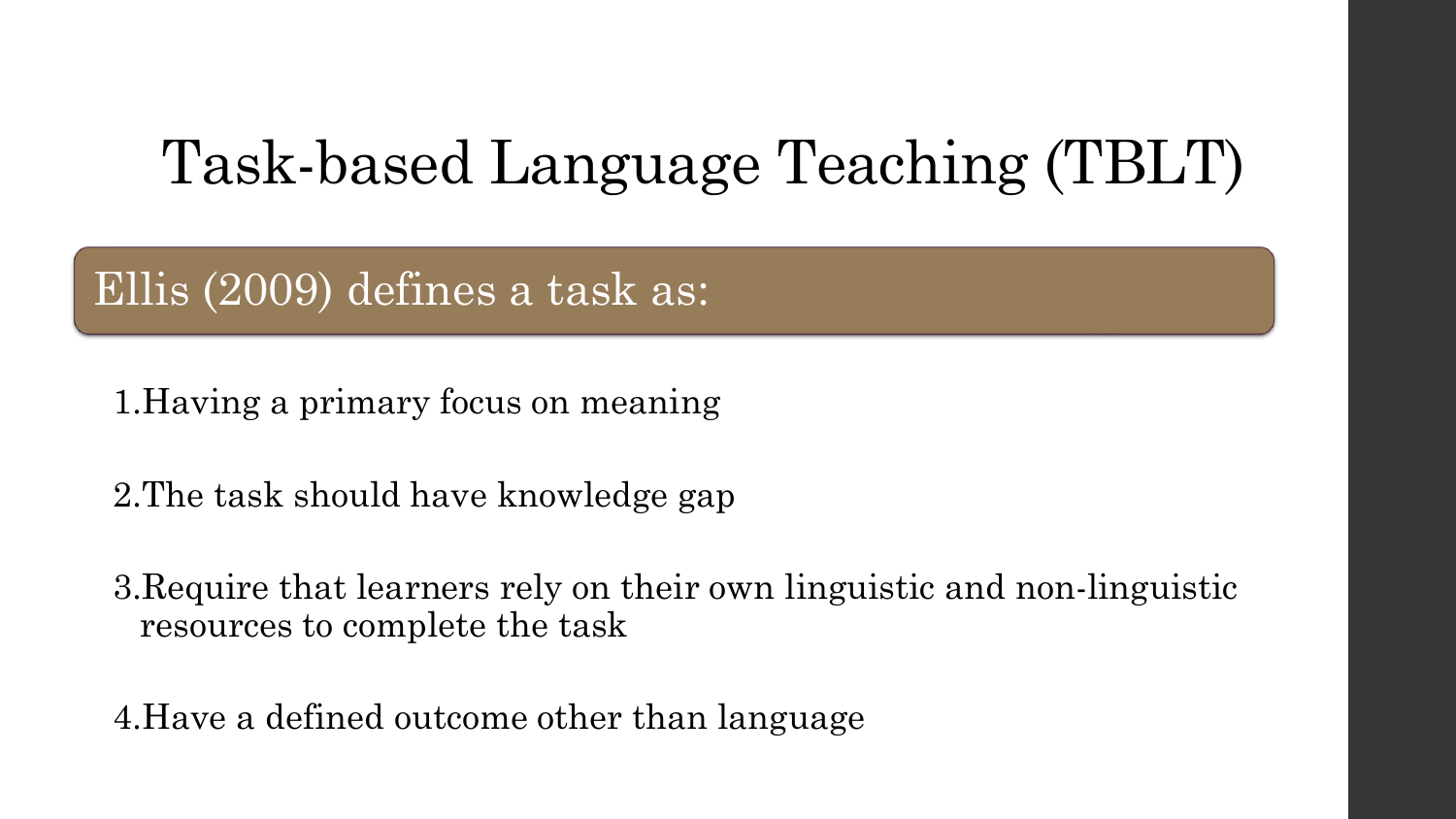## Needs Analysis

Even in TENOR classes, students have needs

Ideas of needs (Norris 2009)

- Needs are the goals of the course
- Do not rely solely on the learner
- Tasks might be from the institution what is valuable based off NA and educators
- Any valued task with the language can be the needs of the language program

#### Table 2.1 Stages of Two NA Models

| Witking and Altschuld (1995)                                                                                                                                                        | <b>Brown (2009)</b>                                                                                                                                               |
|-------------------------------------------------------------------------------------------------------------------------------------------------------------------------------------|-------------------------------------------------------------------------------------------------------------------------------------------------------------------|
| Phase 1<br>• Development of a plan,<br>• Definition of a purpose,<br>• Identification of needs and issues,<br>• Decisions about data to collect, and<br>potential uses of the data. | Stage 1: NA preparation<br>• Purpose is defined.<br>• Population is delimited.<br>• Approach(es) and syllabi are chosen.<br>• Collection procedures are selected. |
| Phase 2<br>• Gathering,<br>• Analysis, and<br>• Synthesis of the data.                                                                                                              | Stage 2: NA execution<br>• Data collection.<br>• Analyses and interpretation of results.                                                                          |
| Phase 3<br>• Prioritization of needs,<br>• Consideration of alternative solutions,<br>• Development of action plans,<br>• Evaluation of the NA in itself.                           | Stage 3: Use of results<br>• Determine objectives.<br>• Make decisions.<br>• Evaluation and report on the NA itself.                                              |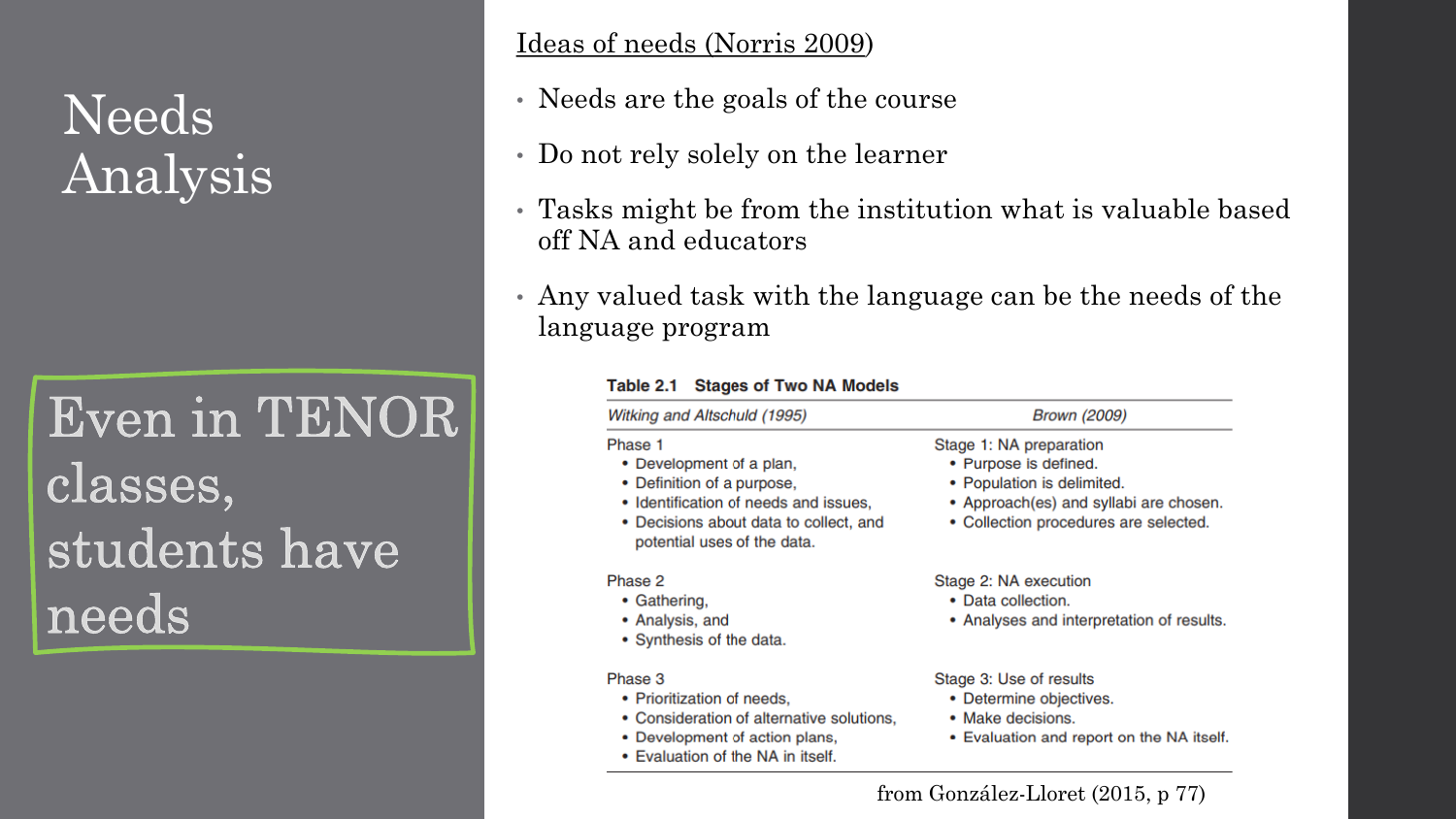# Technology-mediated TBLT

#### González-Lloret & Ortega (2014)

- New technologies have implications on education design
- Not neutral technologies have created new tasks
- •Focus on programmatic tasks and technology

Technology becomes as important as the task

#### Needs analysis should address (González-Lloret 2014):

- •Linguistic needs
- •Information needs
- •Technological needs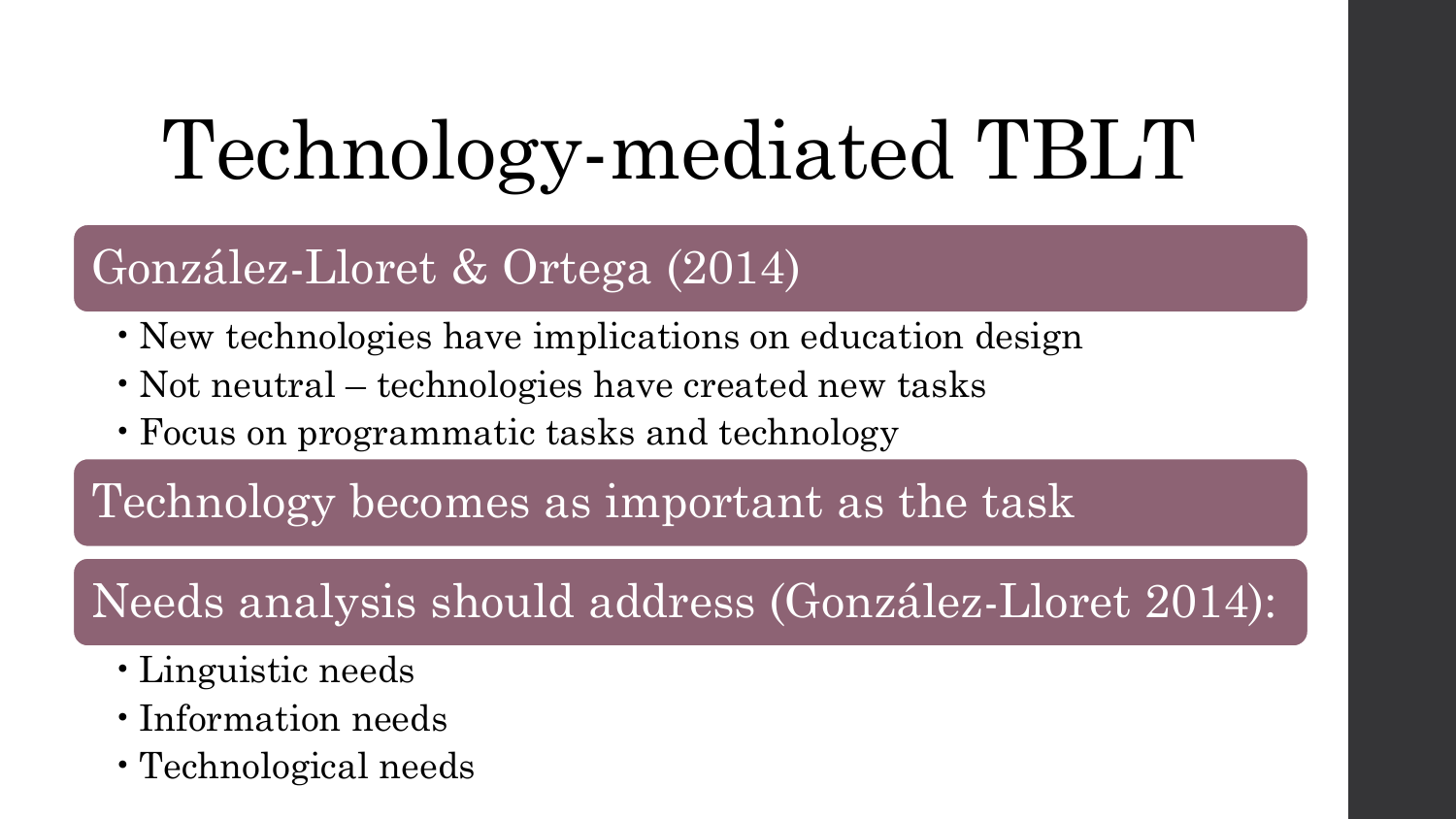### Participants

#### **N=159**

#### 8 different course

- 2 classes designed for 2<sup>nd</sup> year students (some outliers)
- 6 classes designed for 1st year students (some outliers)

#### 2 academic departments

- Gastronomy Management 1 Class
- Economics 7 Classes

Most students are Japanese nationals with some non-Japanese students(China and South Korea)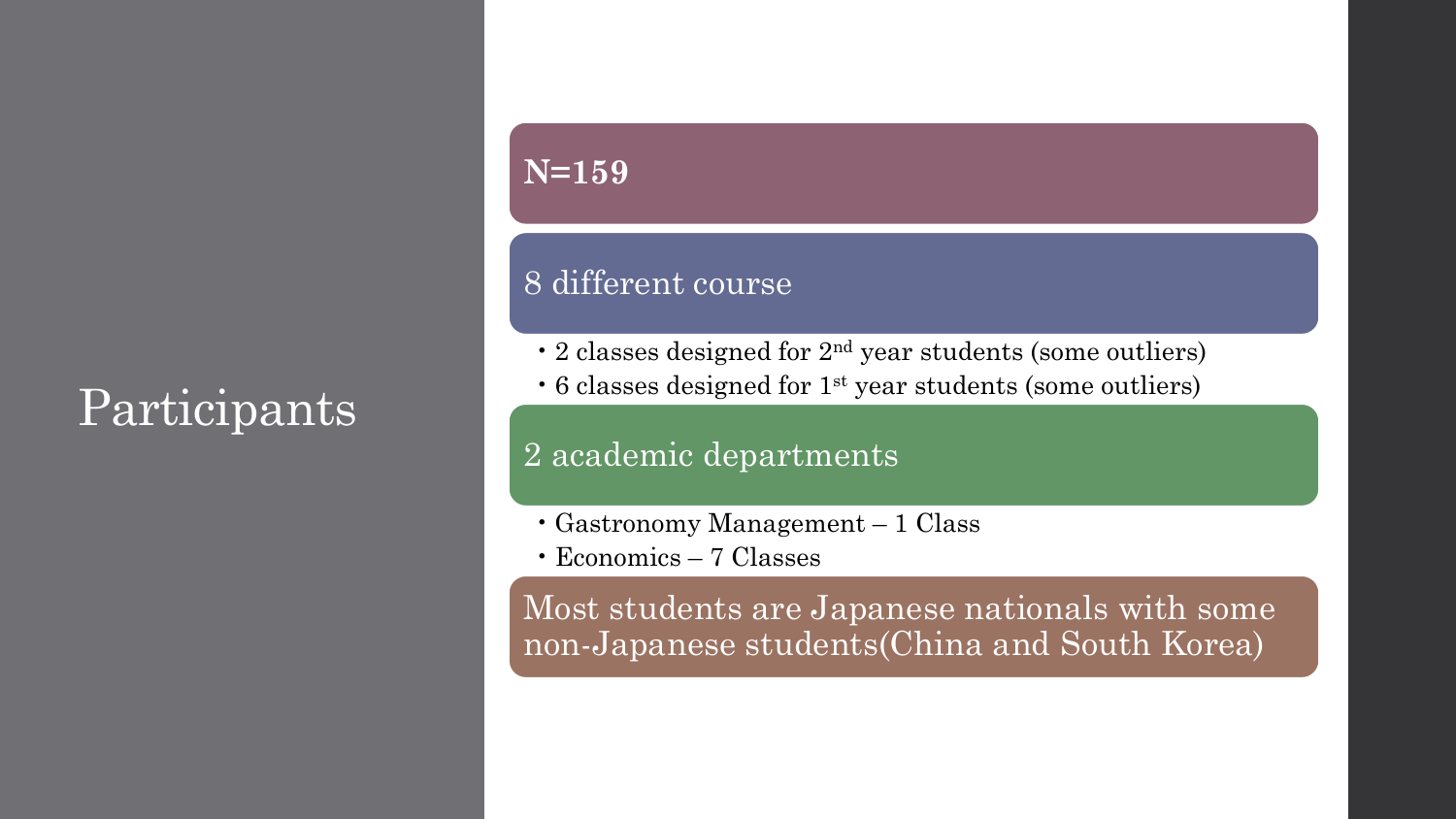

#### Second week of classes



#### Bilingual Questionnaire

Google form linked in the LMS



6 main question related to technology use and needs

#### Questionnaire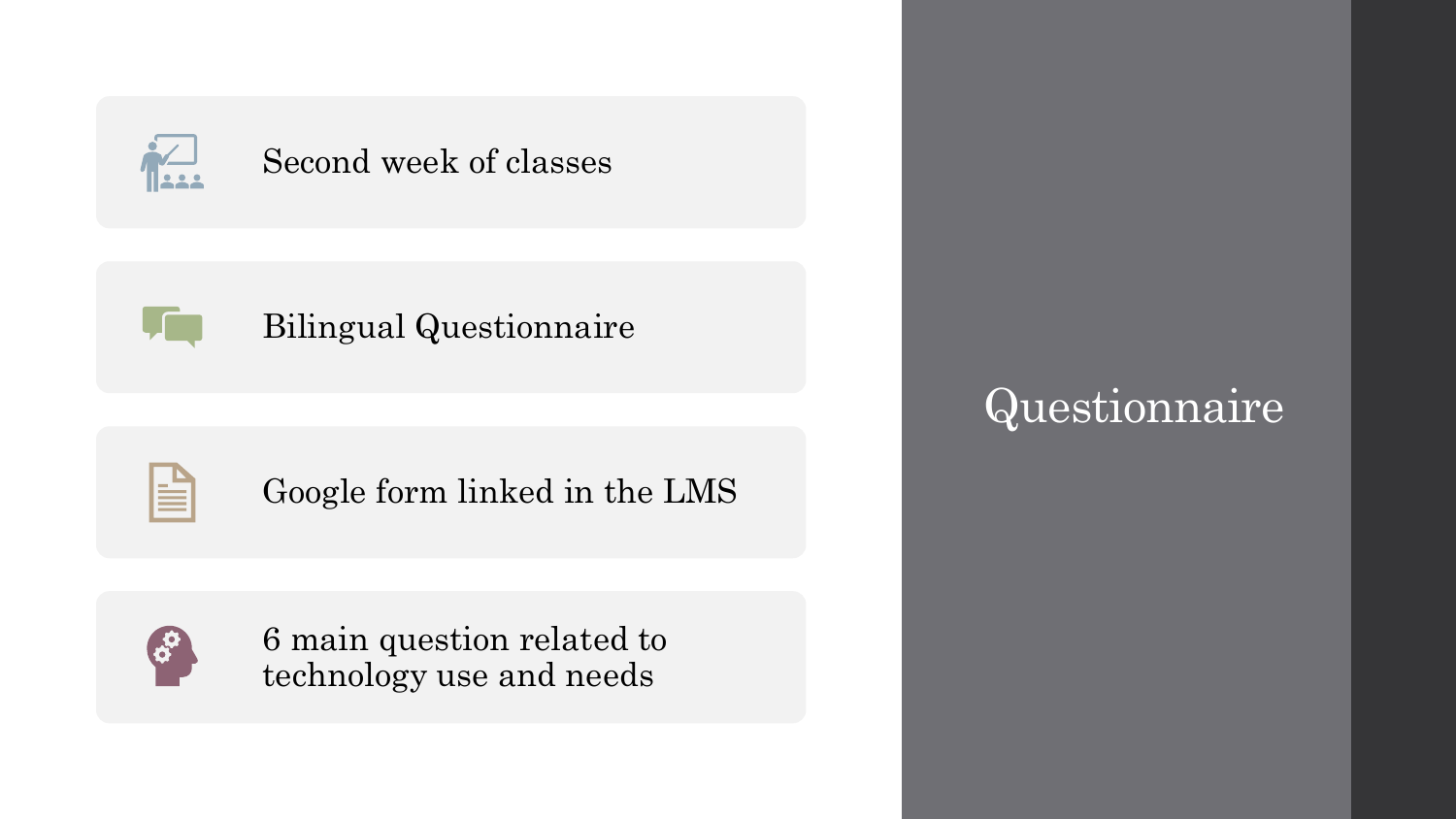### What technology (websites, applications, etc.) have you used to learn English in the past?

| None             | 26 |
|------------------|----|
| Google Translate | 22 |
| mikan            | 21 |
| スタディサプリ          | 16 |
| English Central  | 11 |
| TEDTalks         | 11 |
| ターゲットの友          | 10 |
| Google           | 8  |
| Zoom             | 7  |
| 英語の友             | 7  |

| <b>English Learning/Practice</b> | 42             |
|----------------------------------|----------------|
| Vocabulary Study                 | 35             |
| None/No Answer                   | 27             |
| Translation                      | 24             |
| Videos                           | 16             |
| Conferencing                     | 10             |
| <b>News</b>                      | 9              |
| Search Engine                    | 8              |
| <b>Textbook Relation</b>         | 6              |
| <b>Online Dictionaries</b>       | 5              |
| Online Juku                      | $\overline{5}$ |
| Quizzes                          | 3              |
| Online Eikaiwa                   | 3              |
| Listening                        | 3              |
| Radio/Podcasts/Music             | 3              |
| LMS                              | 3              |
| Communication                    | 3              |
| Speaking/Video Creation App      | $\overline{2}$ |
| Not Sure                         | $\overline{2}$ |
| Reference Search                 | $\overline{2}$ |
| Other                            | 7              |
| Total                            | 218            |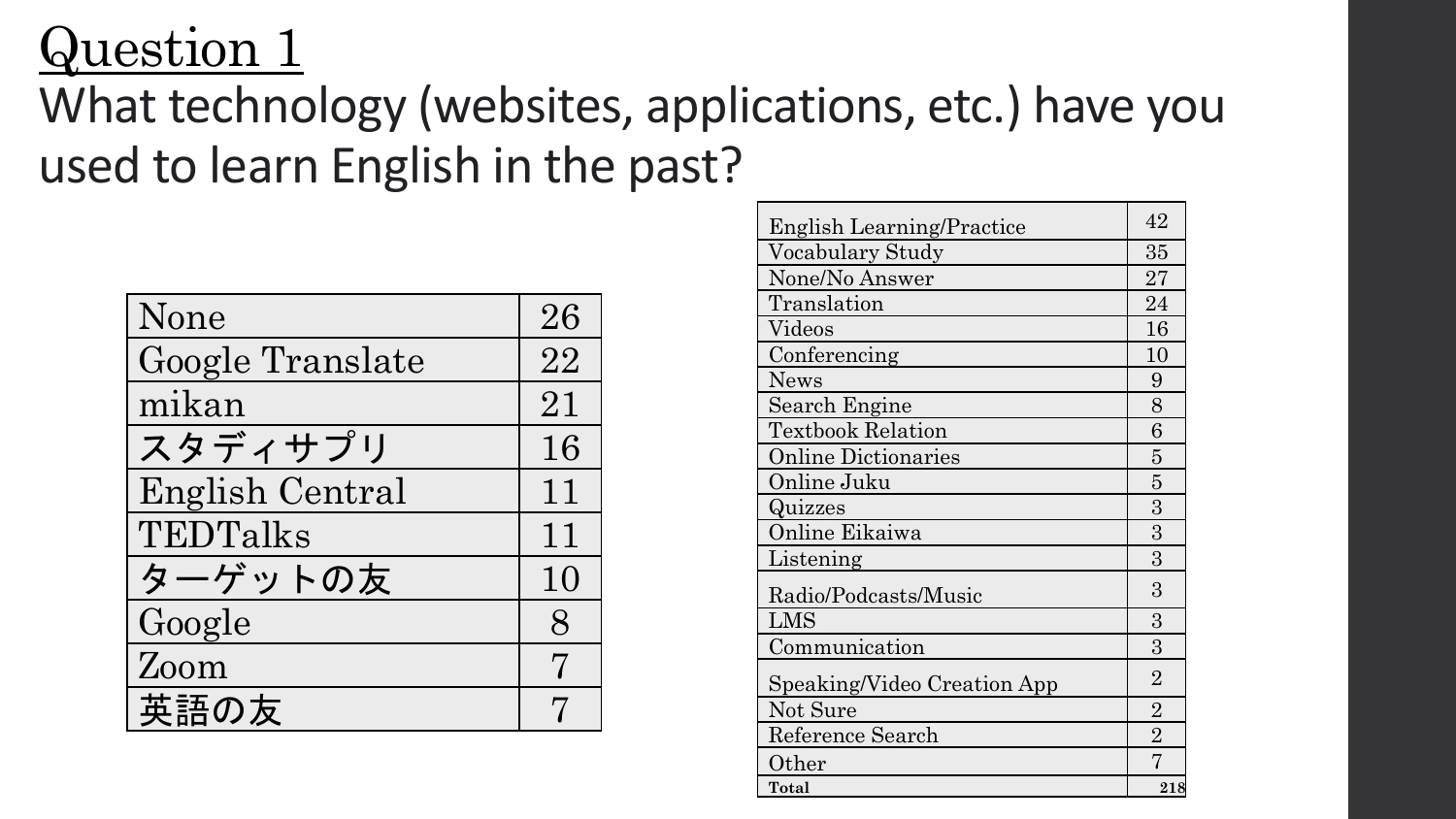### What technology (websites, applications, etc.) have you heard about for learning English?

| スタディサプリ           | 33             |
|-------------------|----------------|
| None              | 29             |
| No Answer (Blank) | 28             |
| Duolingo          | 11             |
| mikan             | 7              |
| TED               | 3              |
| Podcast           | $\overline{2}$ |
| Quizlet           | $\overline{2}$ |
| HelloTalk         | $\overline{2}$ |
| Cambly            | $\overline{2}$ |
| スピークバディ           | $\overline{2}$ |
| LingoDeer         | $\overline{2}$ |
| ぎゅっとe             | $\overline{2}$ |
| NHK語学             | $\overline{2}$ |

| None/No Answer                   | 57             |
|----------------------------------|----------------|
| <b>English Learning/Practice</b> | 57             |
| Vocabulary Study                 | 11             |
| Videos                           | 6              |
| Online Eikaiwa                   | 6              |
| General Tech                     | 4              |
| Communication                    | 4              |
| Translations                     | 3              |
| Quizzes                          | 3              |
| <b>Online Dictionaries</b>       | 3              |
| Radio/Podcasts/Music             | $\overline{2}$ |
| <b>News</b>                      | $\overline{2}$ |
| Listening                        | 1              |
| Corrections                      |                |
| Other                            | 5              |
| Total                            | ${\bf 165}$    |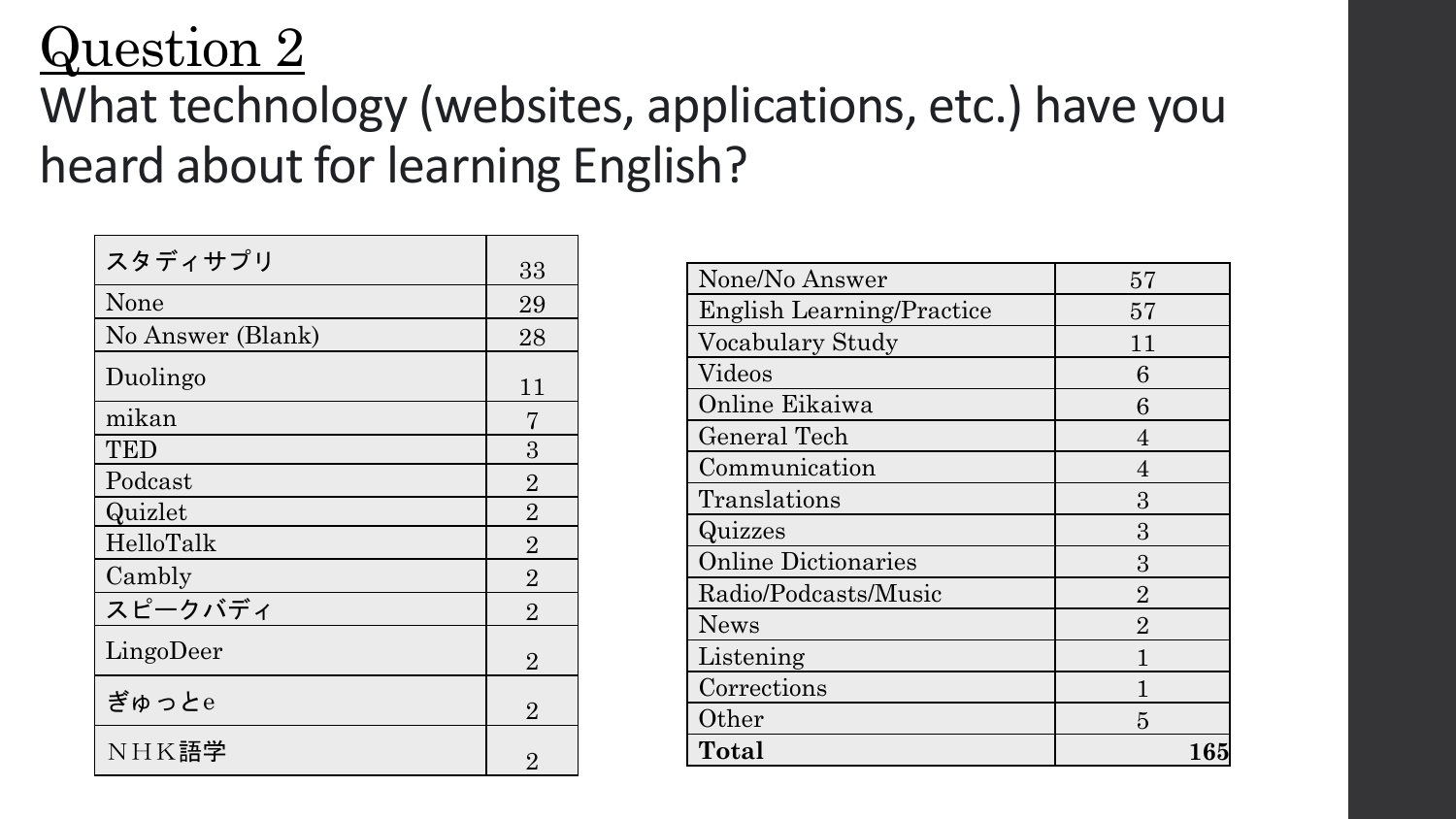### What kind of technology (websites, applications, etc.) do you think might help with your English language classes?

| Online dictionary         | 14             |
|---------------------------|----------------|
| Listening materials       | 12             |
| Zoom                      | 12             |
| YouTube                   | 9              |
| <b>Pronunciation Apps</b> | 8              |
| Conversation apps         | 8              |
| Google Translate          | 5              |
| Simultaneous Translation  | $\overline{5}$ |
| Writing analyzation apps  | $\overline{5}$ |
| Vocabulary learning apps  | $\overline{4}$ |
| No answer                 |                |

| Conversation                     | 15             |
|----------------------------------|----------------|
| <b>Online Dictionaries</b>       | 15             |
| Conferencing                     | 14             |
| Listening                        | 13             |
| Translation                      | 13             |
| Videos                           | 13             |
| <b>English Learning/Practice</b> | 10             |
| Vocabulary/Phrase Study          | 10             |
| Pronunciation                    | 8              |
| Corrections                      | 6              |
| Quizzes                          | 5              |
| <b>General Tech</b>              | $\overline{4}$ |
| None/No Answer                   | $\overline{4}$ |
| SNS                              | $\overline{4}$ |
| Communication                    | 3              |
| Microsoft Office                 | $\overline{3}$ |
| <b>News</b>                      | 3              |
| Reading                          | 3              |
| Testing                          | 3              |
| Radio/Podcasts/Music             | $\overline{2}$ |
| Transcription                    | $\overline{2}$ |
| Other                            | 11             |
| Total                            | 164            |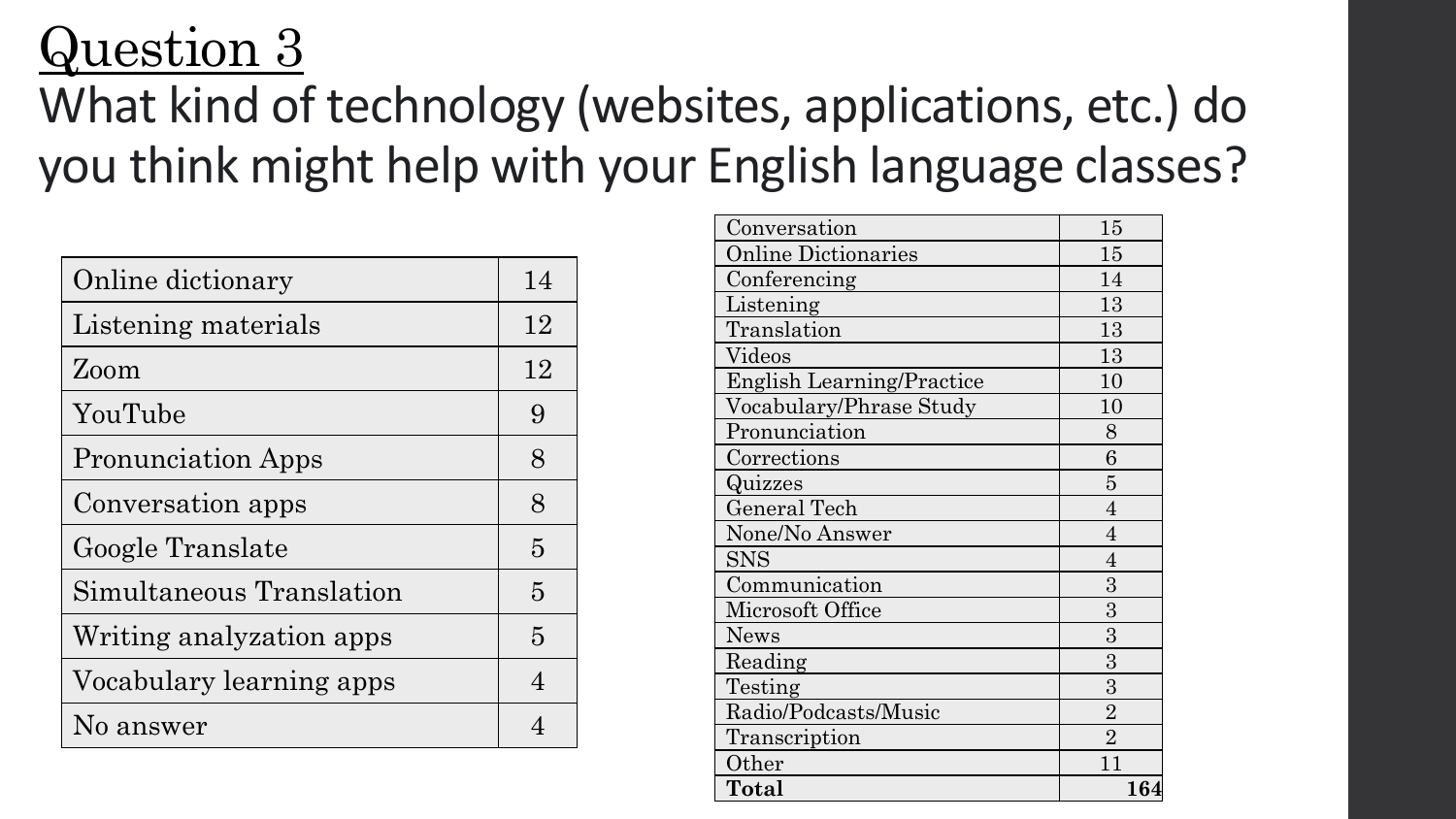### What kind of technology (websites, applications, etc.) do you think might help with your non-English classes?

| Zoom                           | 23             |
|--------------------------------|----------------|
| I don't know                   | 17             |
| No answer                      | 14             |
| PowerPoint                     | 7              |
| Google                         | 6              |
| Excel                          | 6              |
| スタディサプリ                        | $\overline{5}$ |
| Calculation app                | 4              |
| Video distribution application | 3              |
| <b>Translation app</b>         | 3              |
| <b>Transcription service</b>   | 3              |
| Online dictionary              | 3              |
| Online lectures                | $\Omega$       |

| None/No Answer                   | 31             |
|----------------------------------|----------------|
| Conferencing                     | 26             |
| Microsoft Office                 | 14             |
| Calculation                      | 9              |
| Videos                           | 7              |
| <b>Class Relation</b>            | 6              |
| <b>News</b>                      | 6              |
| Search Engine                    | 6              |
| <b>English Learning/Practice</b> | 5              |
| <b>Online Dictionaries</b>       | $\overline{5}$ |
| Translation                      | $\overline{5}$ |
| Communication                    | $\overline{4}$ |
| Evaluation                       | $\overline{4}$ |
| Transcription                    | $\overline{4}$ |
| Vocabulary/Phrase Study          | $\overline{4}$ |
| Management                       | $\overline{3}$ |
| Quizzes                          | $\overline{3}$ |
| General Tech                     | $\overline{2}$ |
| Not Sure                         | $\overline{2}$ |
| Reference Search/Library         | $\overline{2}$ |
| Other                            | 18             |
| <b>Total</b>                     | 166            |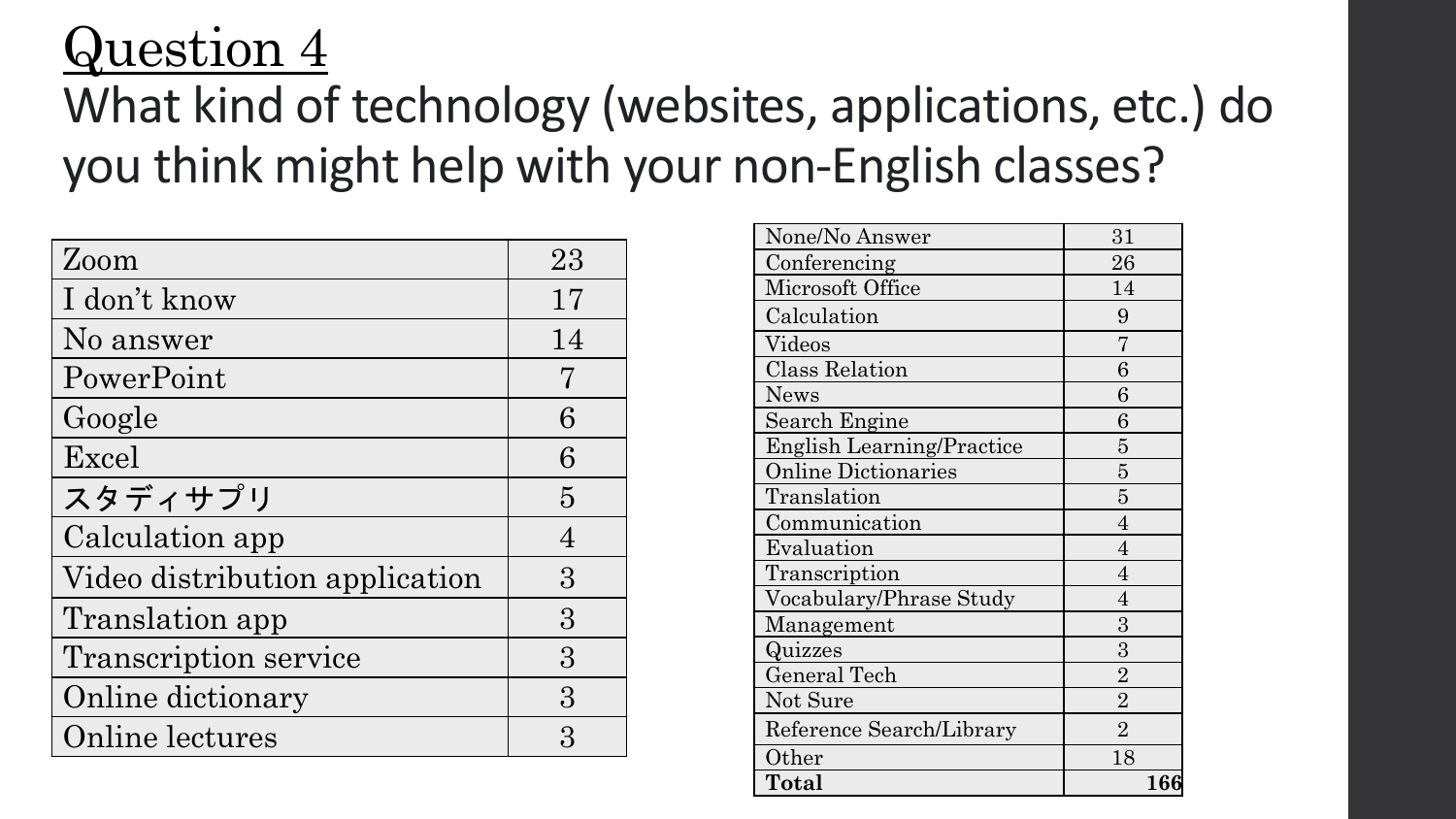### What technology (websites, applications, etc.) do you think you will need for your job in the future?

| Zoom                         | 27              |
|------------------------------|-----------------|
| PowerPoint                   | 15              |
| Word                         | 15              |
| Excel                        | 14              |
| Other conferencing tools     | 9               |
| No answer                    | $8\overline{)}$ |
| Simultaneous translation app | 6               |
| <b>Translation App</b>       | 6               |
| I don't know                 | 5               |
| Google                       | 5               |

| Microsoft Office                | 44             |
|---------------------------------|----------------|
| Conferencing                    | 38             |
| General Tech                    | 15             |
| Translation                     | 15             |
| None/No Answer                  | 14             |
| Management                      | 11             |
| Work-related                    | 8              |
| Communication                   |                |
| Not Sure                        | 5              |
| Google                          | 5              |
| Collaborative work              | 3              |
| English                         | 3              |
| <b>Office Alternatives</b>      | 3              |
| Health                          | $\overline{2}$ |
| <b>Other Presentation Tools</b> | $\overline{2}$ |
| <b>SNS</b>                      | $\overline{2}$ |
| Other                           | 20             |
| Total                           | 197            |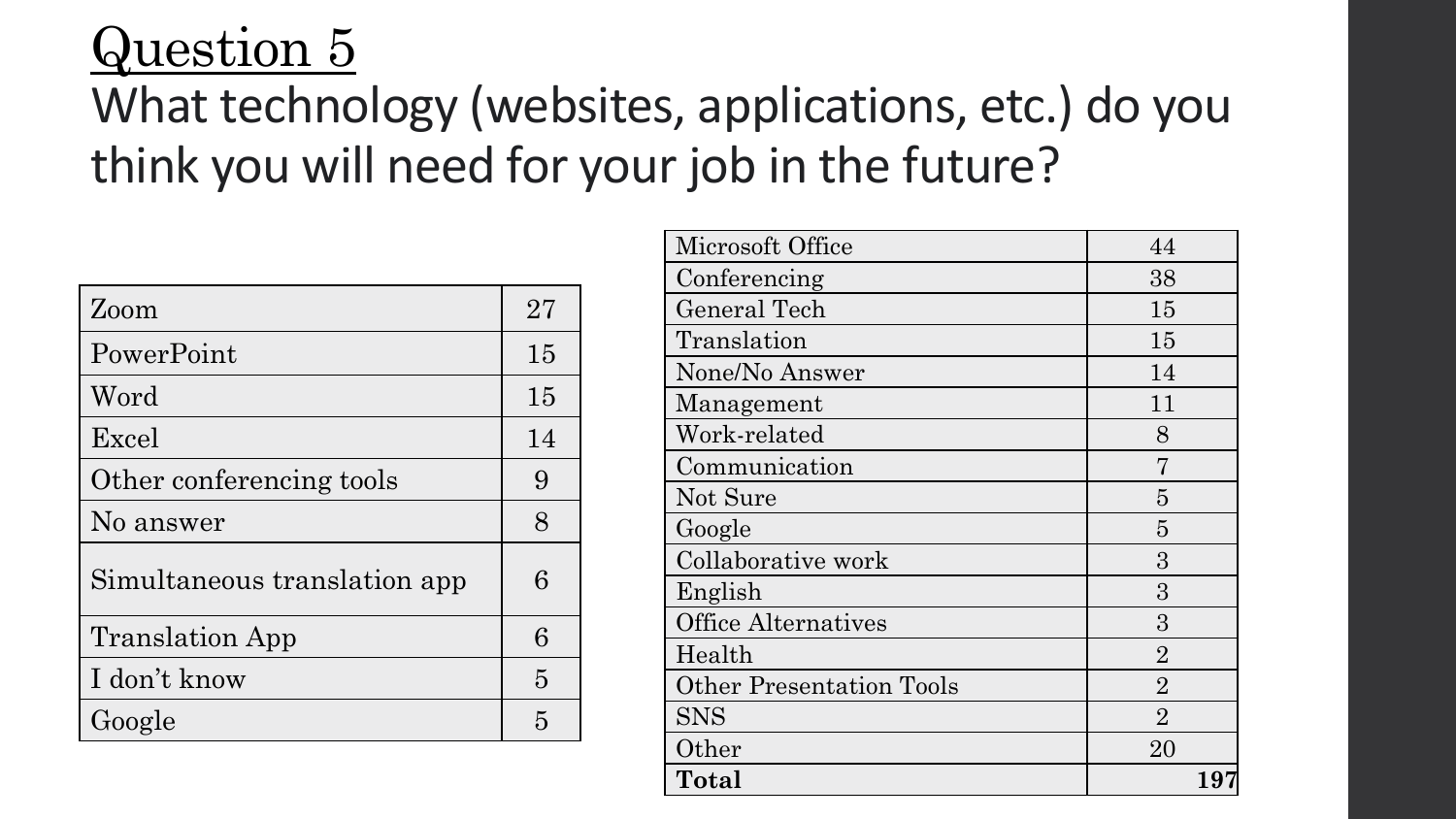### What technology (websites, applications, etc.) do you think you will need for your general life in the future?

| No answer                        | 13             |
|----------------------------------|----------------|
| Zoom                             | 10             |
| I don't know                     | 7              |
| Google                           | 7              |
| Simultaneous translation         | 5              |
| <b>Translation Apps</b>          | 5              |
| <b>PC</b>                        | 3              |
| Twitter                          | 3              |
| App to stop the spread of corona | $\overline{2}$ |
| Schedule management apps         | $\overline{2}$ |
| $\operatorname{Word}$            | $\overline{2}$ |
| Household budgeting apps         | $\overline{2}$ |
| Self-driving cars                | $\overline{2}$ |
| Train timetable applications     | $\overline{2}$ |
| Enhancement of online shops      | $\overline{2}$ |
| App to connect with people       | $\overline{2}$ |
| LINE                             | $\overline{2}$ |
| YouTube                          | $\overline{2}$ |

| General Tech           | 20             |
|------------------------|----------------|
| None/No Answer         | 20             |
| Other                  | 20             |
| Shopping               | 13             |
| Translation            | 12             |
| Conferencing           | 11             |
| <b>SNS</b>             | 11             |
| Health                 | 9              |
| Search Engine          | 9              |
| Not Sure               | 8              |
| Management             | $\overline{7}$ |
| Communication          | $\overline{5}$ |
| Cooking                | $\overline{4}$ |
| Home-related           | $\overline{4}$ |
| Conversation           | 3              |
| Microsoft Office       | 3              |
| Money                  | 3              |
| <b>Online Security</b> | 3              |
| Videos                 | $\overline{3}$ |
| Creative               | $\overline{2}$ |
| English                | $\overline{2}$ |
| Work-related           | $\overline{2}$ |
| Total                  | 174            |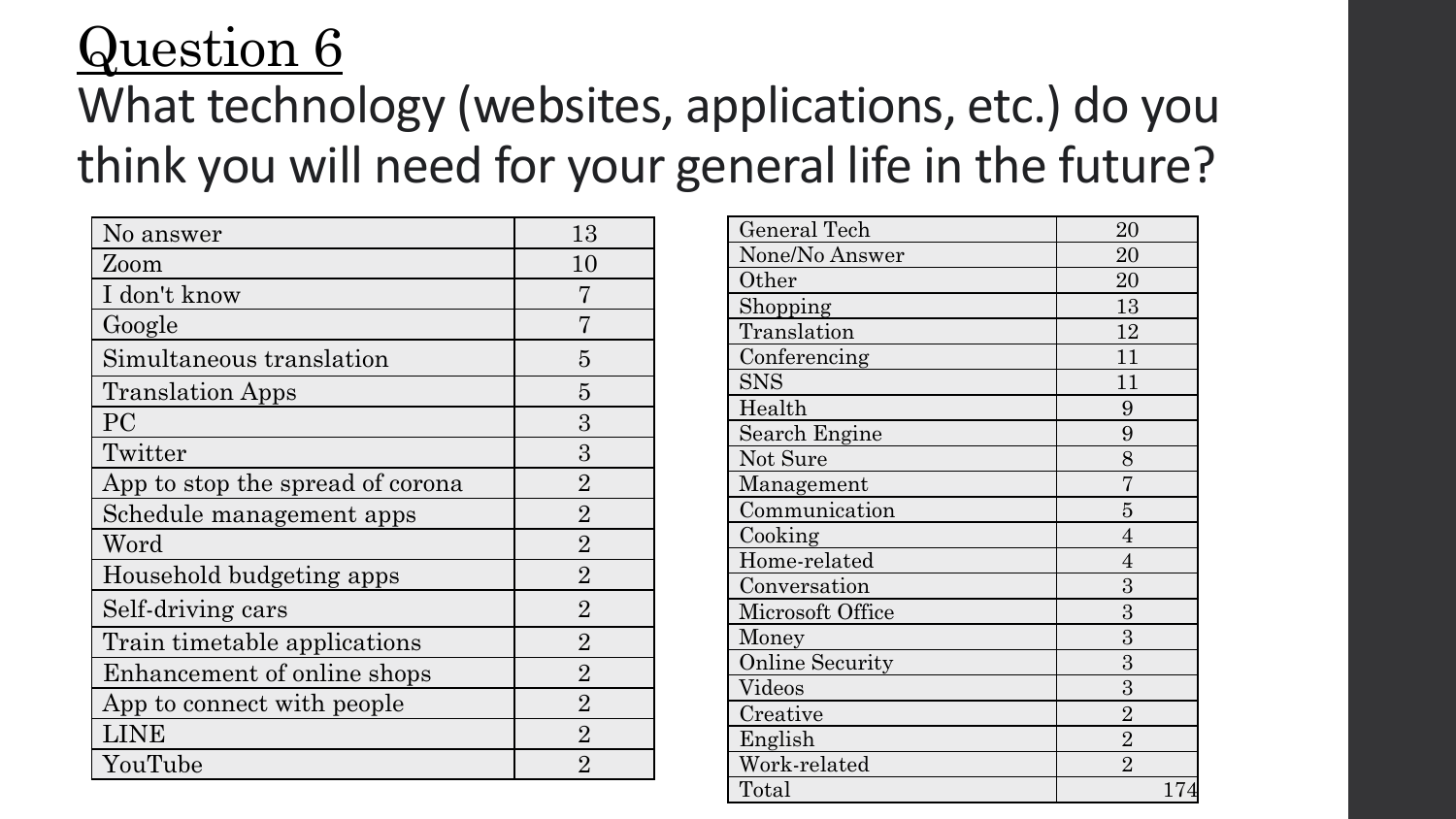# Discussion





#### Conferencing Apps are popular



Apps for autonomous learning



Translation and Transcription inside and outside language learning



Microsoft Office tools important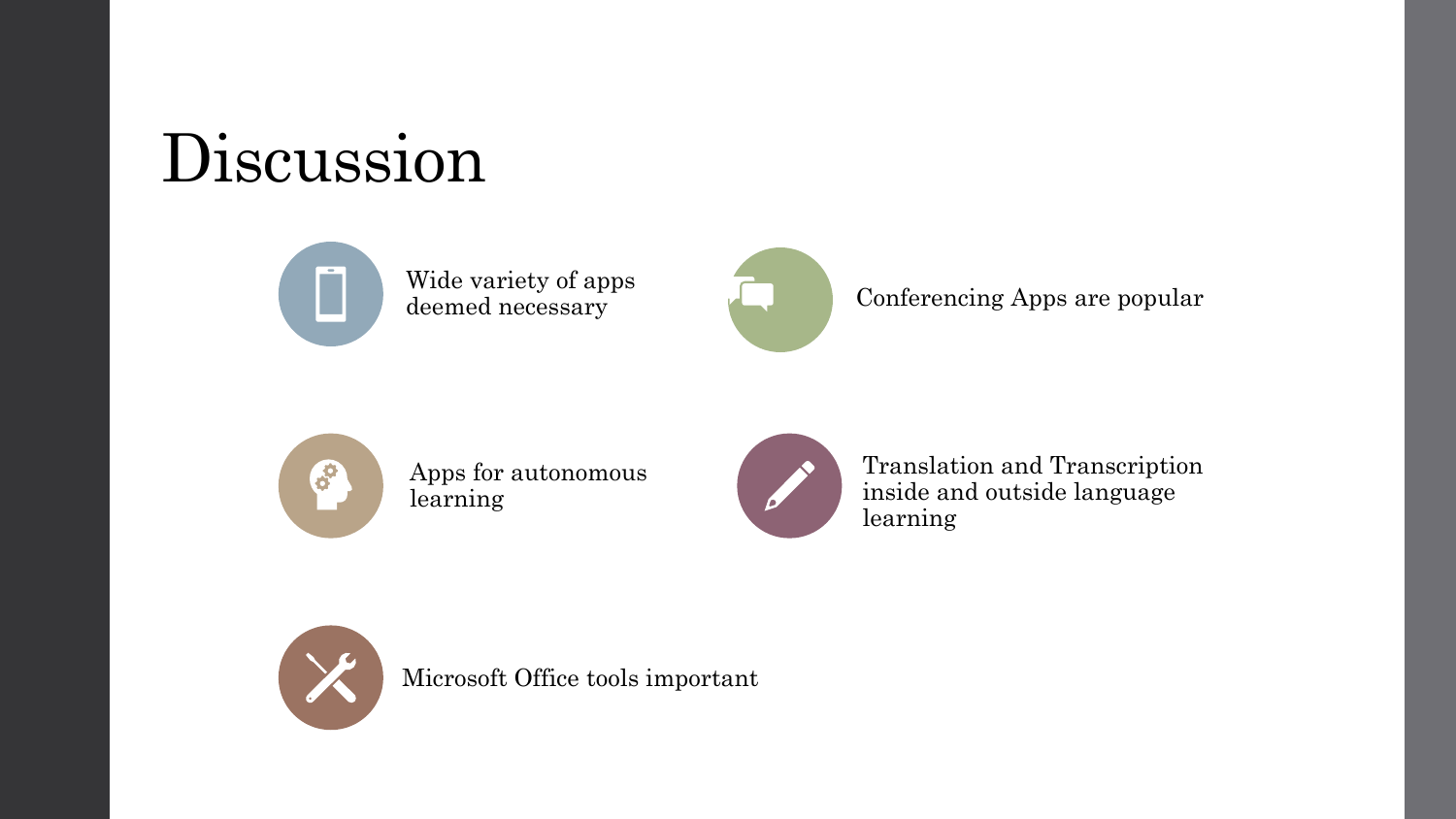# What we can do

#### **Promote Autonomous Learning**

- Promote use of video services (Youtube, Netflix, etc.)
- Recommend Apps and practicing using them in class
- Integrate the use of translation websites and online dictionaries

#### **Implement group-based conferencing technology**

- Provide activities that promote the use of conferencing software
- Group Projects, Presentation making, Other groupwork outside the classroom

#### **Microsoft Office and Similar Software**

- Use these in class for different tasks
- Provide examples
- Teach how to collaborate and provide time for this inside and outside class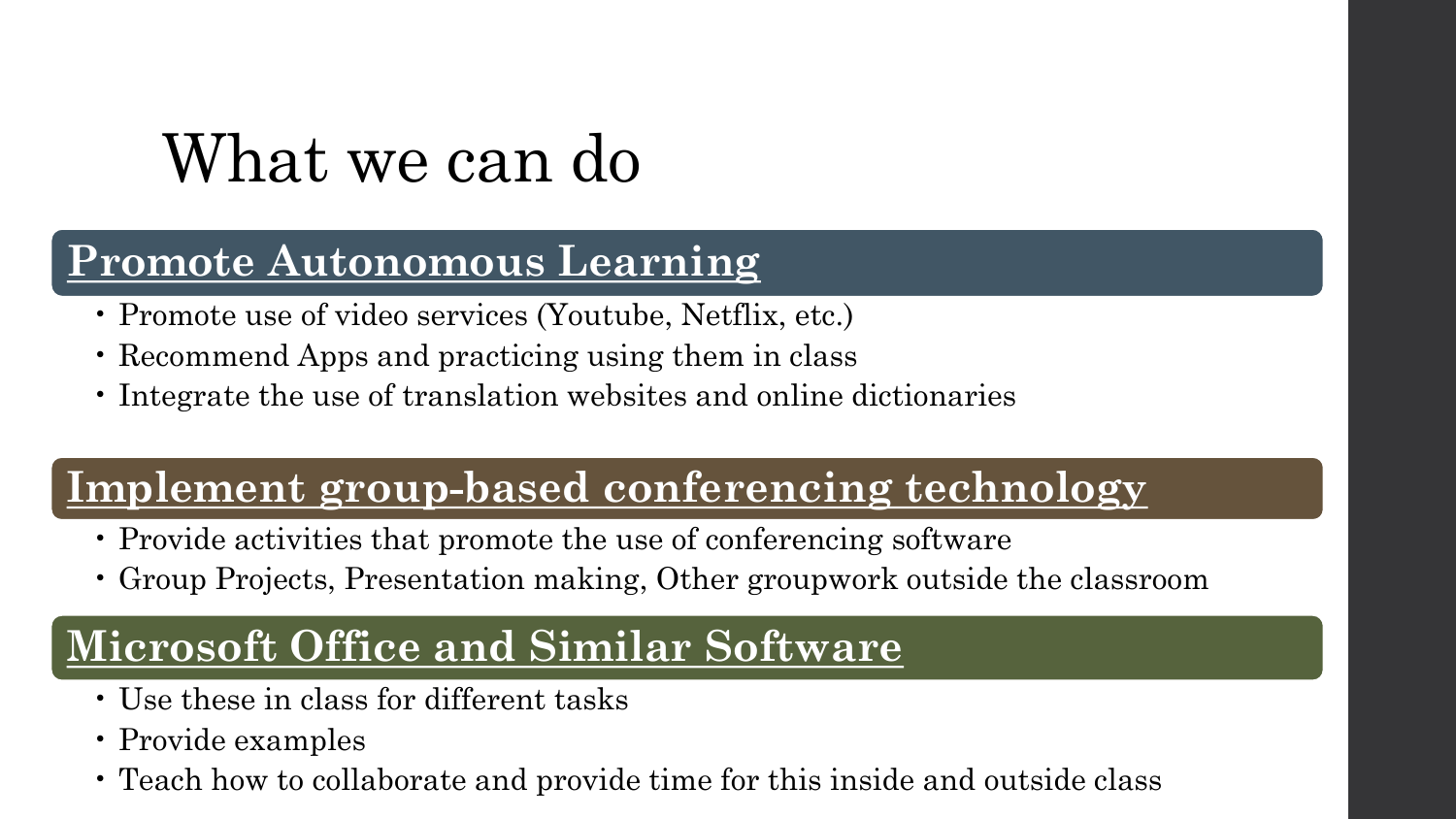# My Personal Changes

#### **Implemented This Term**

- Zoom Transcription Services
- Office 365 Collaborative Work
- Google Forms
- Use of videos inside and outside class

#### **For the Future**

- Provide video descriptions and how-to for different English learning Apps
- Incentive Autonomous Learning
- Promote more online collaboration with conferencing and office apps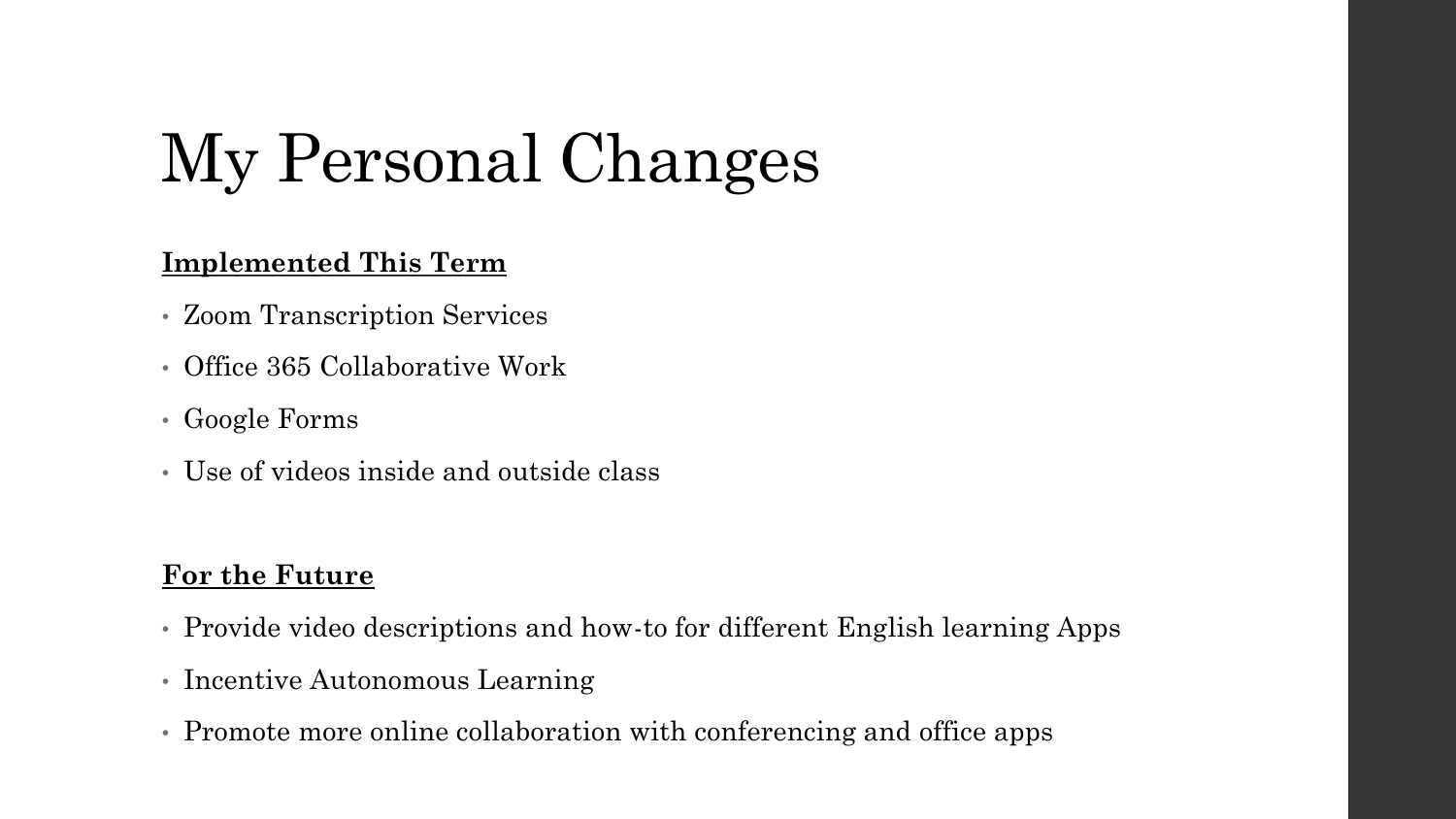# References

- Brown, J.D. (2009). Foreign and second language needs analysis. In M. Long & C. Dought *The Handbook of language teaching* (pp. 269–293). Malden, MA: Wiley-Blackwell
- Ellis, R. (2009). Task-based language teaching: sorting out the misunderstandings. *International Journal of Applied Linguistics*, *19*(3), 221–246
- González-Lloret, M. (2015). *A Practical Guide to Integrating Technology into Task-Based Language Teaching*. Georgetown University Press.
- González-Lloret & Ortega (2014). Towards technology-mediated TBLT: An introduction. *Technology-mediated TBLT: Researching Technology and Tasks*, 1-22
- Norris, J. (2009). Task-based teaching and testing. In M. Long & C. Doughty (Eds.), *The handbook of language teaching* (pp. 578–594). Malden, MA: Wiley-Blackwell.
- Witkin, B.R., & Altschuld, J.W. (1995). *Planning and conducting needs assessments: A practical guide*. Thousand Oaks, CA: Sage.